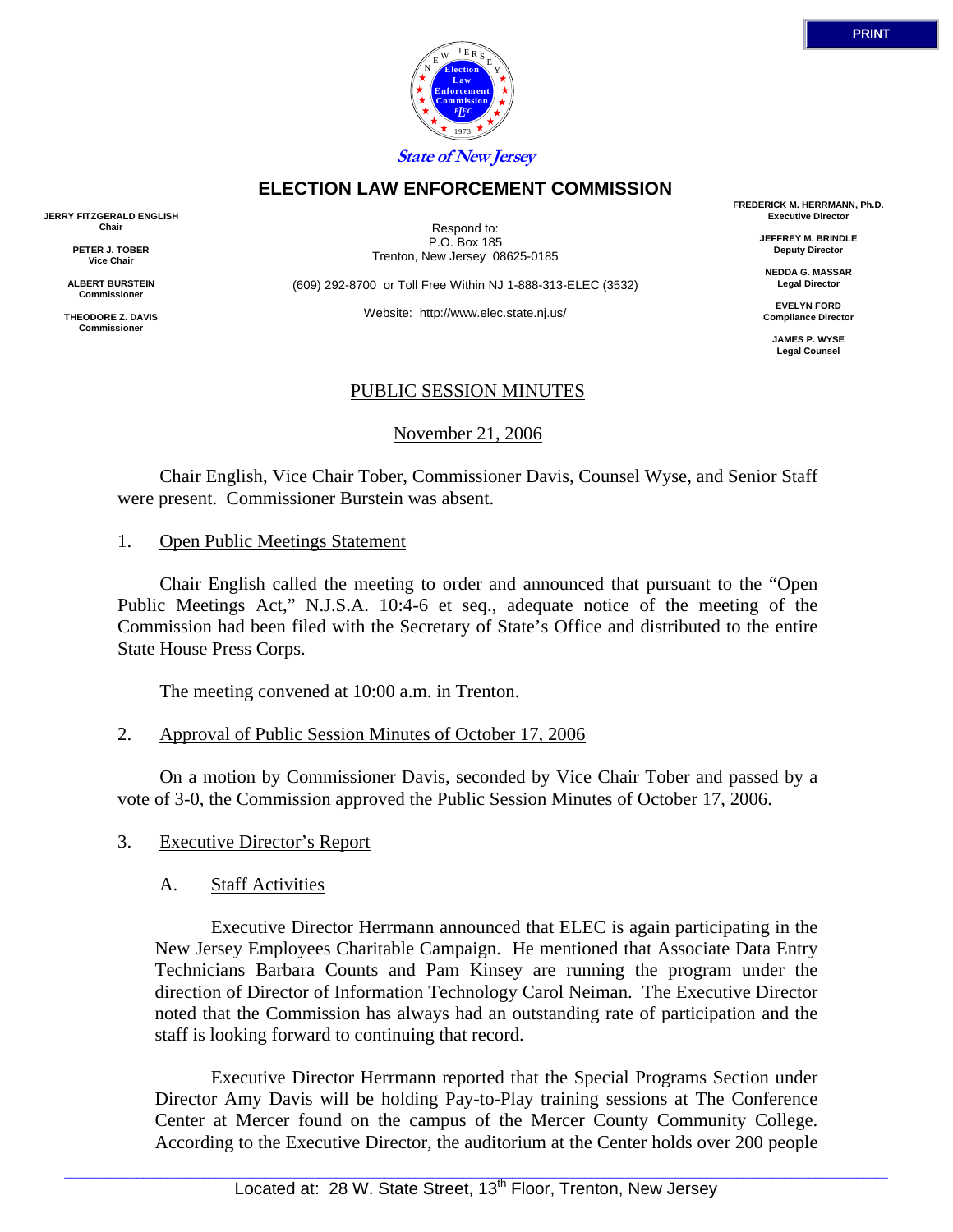and is conveniently located with adequate parking. He said that day and night sessions are planned. Executive Director Herrmann advised the Commission that a notice has been sent out to 1,200 entities.

 Executive Director Herrmann reported that the Compliance Division under Director Ford spent the month of September developing lobbying annual report forms for government affairs agents and represented entities as well as for persons engaging in grassroots lobbying. The Executive Director remarked that the Division is working on a Power Point presentation that will accompany the new forms. Executive Director Herrmann informed the Commission that there are now 979 registered agents and that the Division has issued 580 training certificates to candidate and Political Action Committee treasurers.

 Executive Director Herrmann presented Webmaster Maryanne Garcia, stating that she has done a beautiful job redesigning the ELEC Intranet site. According to the Executive Director, the site is a key human resource tool for staff communication and is now more useful and user friendly than before thanks to Ms. Garcia's ability and efforts.

 The Executive Director reported that on October 26, 2006, he lectured to the students in Professor Dan Weissman's media course at Rutgers University. He said that he spoke about ELEC's role in administering the Campaign Act and also participated in a mock press conference about pay-to-play reform. After his lecture, the students made use of the new pay-to-play section on the ELEC website to write their stories about the press conference.

 Executive Director Herrmann reported that on November 16, 2006, three ELEC staff members hosted a consultant table at the League of Municipalities Convention in Atlantic City. He noted that Associate Compliance Officers Titus Kamal and Todd Wojcik were joined by Special Programs Analyst Laura Jurkiewicz, an expert in the pay-to-play laws. The Executive Director added that the table is a very useful outreach mechanism for communicating with municipal officials. The Executive Director advised the Commission that the presence of a Special Programs staff person is part of the Commission's educational efforts to communicate information about the recently enacted pay-to-play laws to affected communities.

### B. Council on Governmental Ethics Laws (COGEL) News

 Executive Director Herrmann commented that Director Neiman, as a member of the COGEL Technical Committee, played an important role in developing a new website for the international ethics organization. He stated that the new site is a vast improvement on its predecessor, and Director Neiman used the skills she acquired creating ELEC's outstanding site to help our COGEL colleagues in constructing theirs.

 The Executive Director announced that on October 31, 2006, he participated in an international conference call of the COGEL Awards Committee. He reported that the committee voted to recommend to the Steering Committee, of which Legal Director Massar is a member, recipients for the COGEL Award, the COGEL Outstanding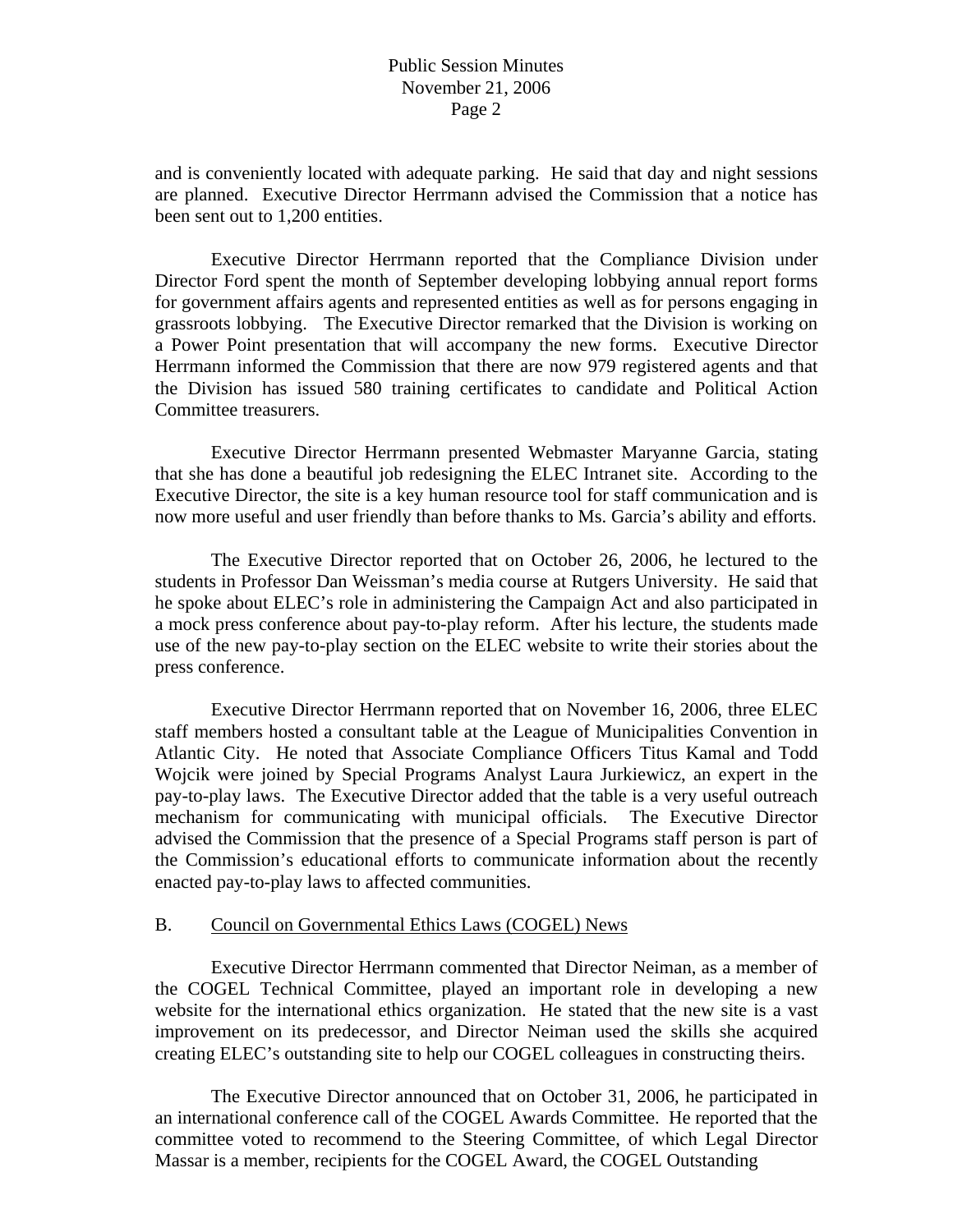# Public Session Minutes November 21, 2006 Page 3

Service Award, and the Honorary Membership Award. According to Executive Director Herrmann, the awards will be presented at this year's annual conference in New Orleans in December, 2006, and that Washington, D.C. lawyer Ken Gross was recommended for the COGEL Award, the organization's highest honor. The Executive Director noted that Mr. Gross has gained national prominence as a frequent featured guest expert on ethics laws for CNN, Fox News, National Public Radio, and other media outlets. He said also that Mr. Gross has published extensively in the field, taught at major universities, and contributed much to COGEL's work including the presentation of a lobbying update at COGEL's annual conference each year. Dr. Herrmann informed the Commission that Terry Draver of the United States Government Accounting Office was selected for the Outstanding Service Award recommendation and Bonnie Williams of the Florida Ethics Commission for the Honorary Membership Award recommendation.

## C. Future Meeting Schedule

- December 19, 2006 at 11:00 a.m. in Trenton. (Post meeting Commissioner/Staff Reception)
- Staff presented the Commissioners with a schedule of next year's meeting for a vote and public posting.

 On a motion by Commissioner Davis, seconded by Vice Chair Tober and passed by a vote of 3-0, the Commission approved its 2007 meeting schedule.

## 4. Resolution to go into Executive Session

 On a motion by Vice Chair Tober, seconded by Commissioner Davis and passed by a vote of 3-0, the Commission resolved to go into Executive Session to discuss anticipated litigation and the following matters, which will become public as follows:

- A. Final Decision Recommendations in violation proceedings which will not become public. However, the Final Decisions resulting from those recommendations will become public not later than seven business days after mailing to the named respondents.
- B. A report on requests from the public for investigations of possible violations, which report will not become public in order to protect the identity of informants and maintain the integrity of investigative procedures and priorities. However, any complaint alleging violations, which complaint may be generated as a result of a request for investigation, will become public not later than seven business days after mailing to the named respondents.

## Return to Public Session